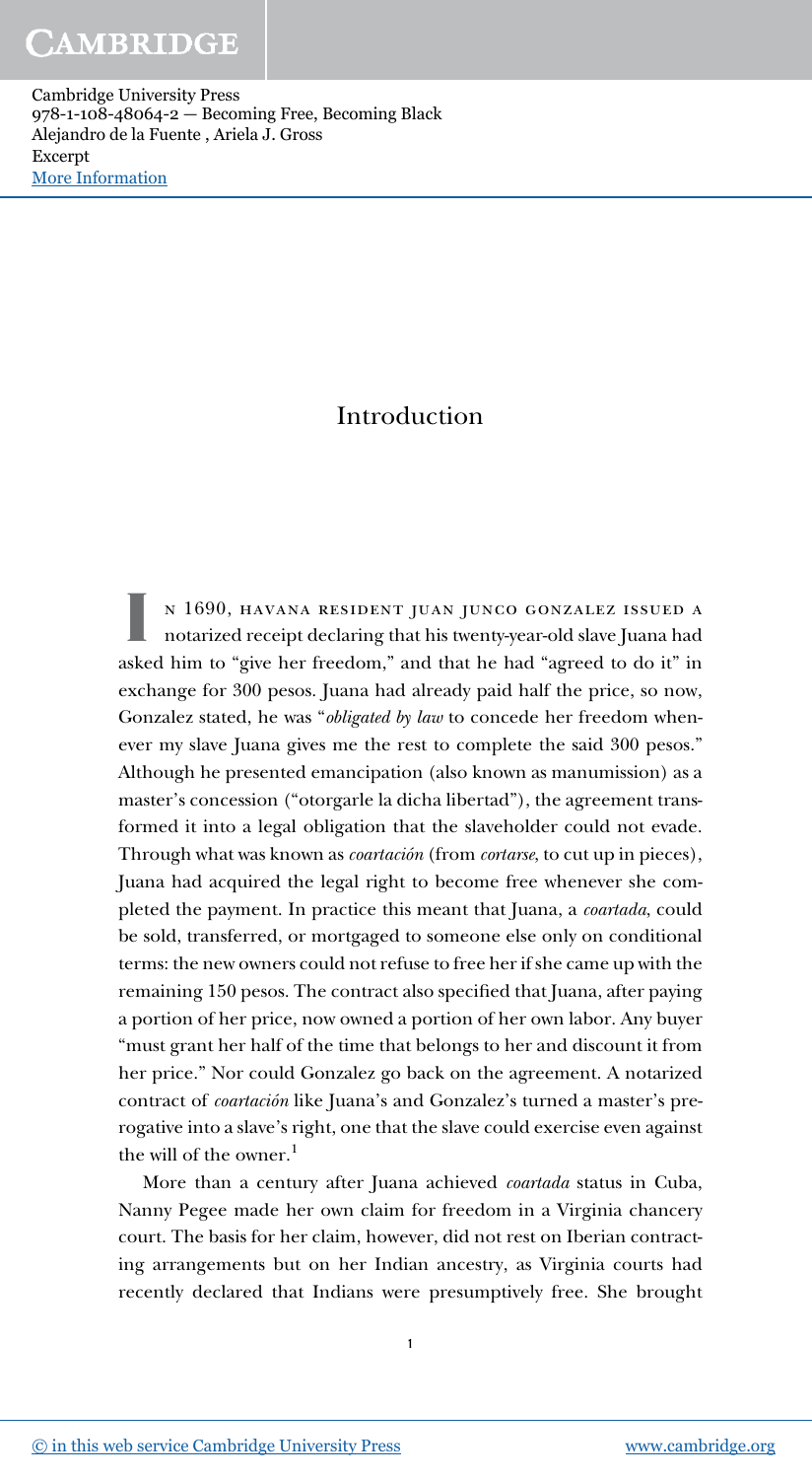# CAMBRIDGE

Cambridge University Press 978-1-108-48064-2 — Becoming Free, Becoming Black Alejandro de la Fuente , Ariela J. Gross Excerpt [More Information](www.cambridge.org/9781108480642)

BECOMING FREE, BECOMING BLACK

Mongomery County to wit, Manny Page, L. children, complain of John Hook & Lachama Stanley an certaly dir of a pera of frankaps. stanly in they are false impresentence know & in no sint leable to be held as a flame, yet the Defends in no wise unone - mery aponesard ded Seize upon the Said billy and them forcibly delain & keep. either by confenement or threats & mener have restrained the puffs and deloused To the Damage of the folloff one I therefore they Jue Hancock

1. Nanny Pegee v. Hook. In this document, Nanny Pegee, along with her five children, sued for "trespass assault Battery and false imprisonment," on the ground that "Nanny is a free person & in no sort liable to be held as a slave." Pegee v. Hook (1808), Franklin County (VA) Judgments (Freedom Suits), Barcode 7573898, LVA.

her suit in 1808, just two years after Virginia's General Assembly had passed legislation decreeing that freed slaves would have to leave the state after their emancipation, but had rejected more stringent limits on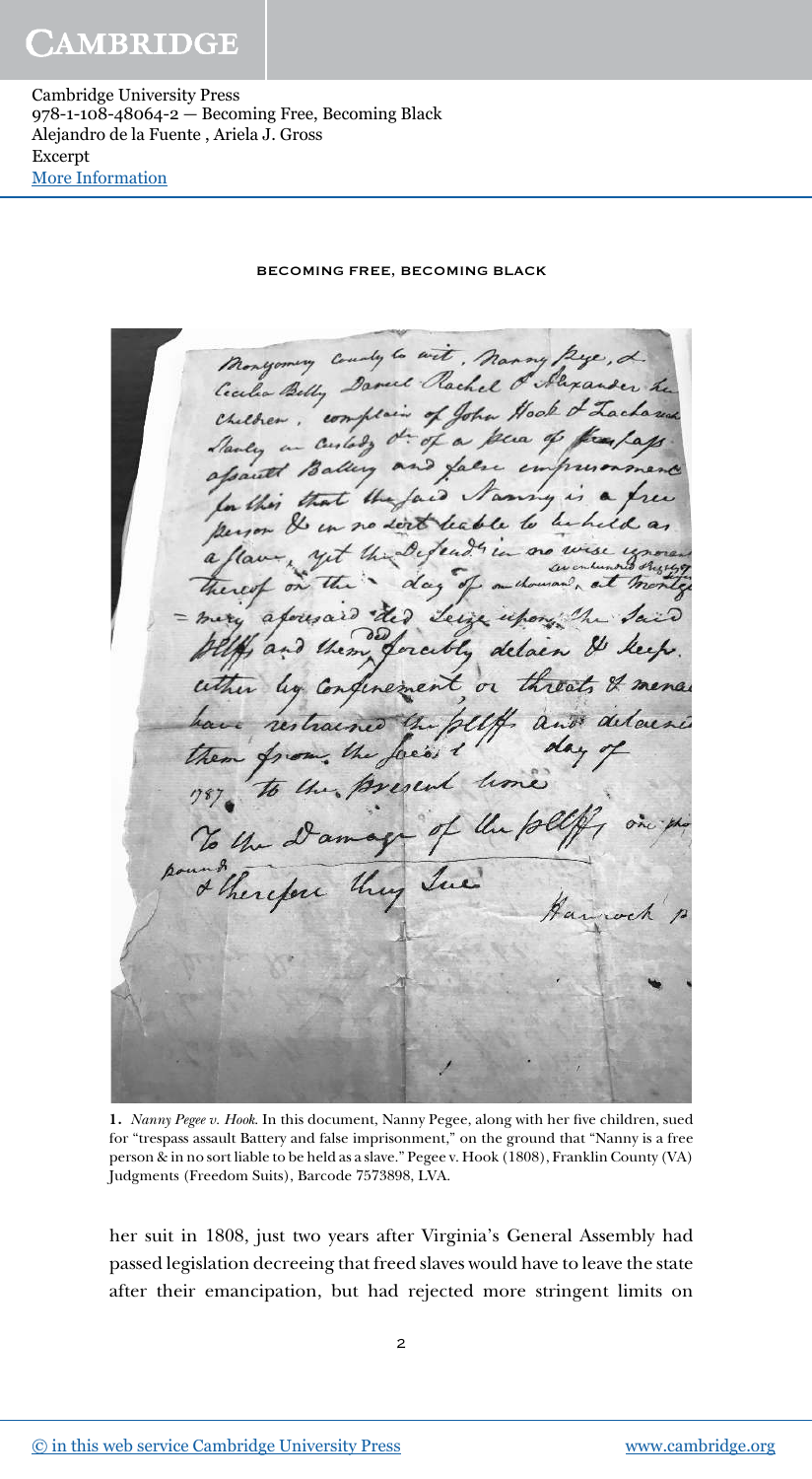### INTRODUCTION

enslaved people's freedom suits. In depositions taken in Franklin County, where Pegee brought her claim, Pegee's witnesses portrayed her as appearing Indian or white, and described her hair as long and straight, "hanging loose down her neck and about her ears," although some thought it "dark or black" and others "rather fair." Several of her owner's witnesses described her as "mulatto Nan," while others described her as "too white." One who "never considered [her] any other than a slave" connected his belief to her "exceedingly strong scent – especially when the weather was warm." Although Pegee's owner complained to the chancery court of the Western District of Virginia that she was being aided by Quakers "inimical to slavery," who were "unfriendly" to him, and that the trial had been marked by "unblushing partiality" on the part of the judge, the jury awarded 200 pounds to Pegee and set her free. Pegee won at every level of the state court system, with the Virginia Supreme Court finally deciding that the jury had the right to determine her racial identity and thus her status as free or enslaved. Like Juana, Nanny Pegee made use of the law to win freedom for herself and to carve out a place for herself in the local community of free people of color.<sup>2</sup>

Nearly four decades after Nanny Pegee won her freedom, Eulalie Oliveau was kidnapped from her home in Pointe Coupée Parish, Louisiana, and sold to slave traders Daniel Long and Zachariah Mabry in New Orleans. In 1852, Eulalie sued Long and Mabry, arguing that she should be free "by prescription," because her owner, the widow Magdelaine Oliveau Porche, had allowed her to leave her plantation forty-five years earlier to marry Madame Porche's mixed-race halfbrother, Henri Oliveau, and Eulalie had lived as free ever since. Henri was not taken by the kidnappers, and it was he who secured a lawyer to fight Eulalie's case. According to Eulalie's witnesses, Madame Porche had wanted to set all her slaves free at her death but realized "it was useless for her to make any last will in which all her slaves should be set free, because witness knew, that the police Jury [of Pointe Coupée Parish] would never permit its execution." Eulalie's case went all the way to the Louisiana Supreme Court twice, in 1854 and 1856. When it came before the court the second time, Louisiana's legislature had just passed a law requiring that all freed slaves be sent to Liberia. Nevertheless, Eulalie and her children won their freedom based on an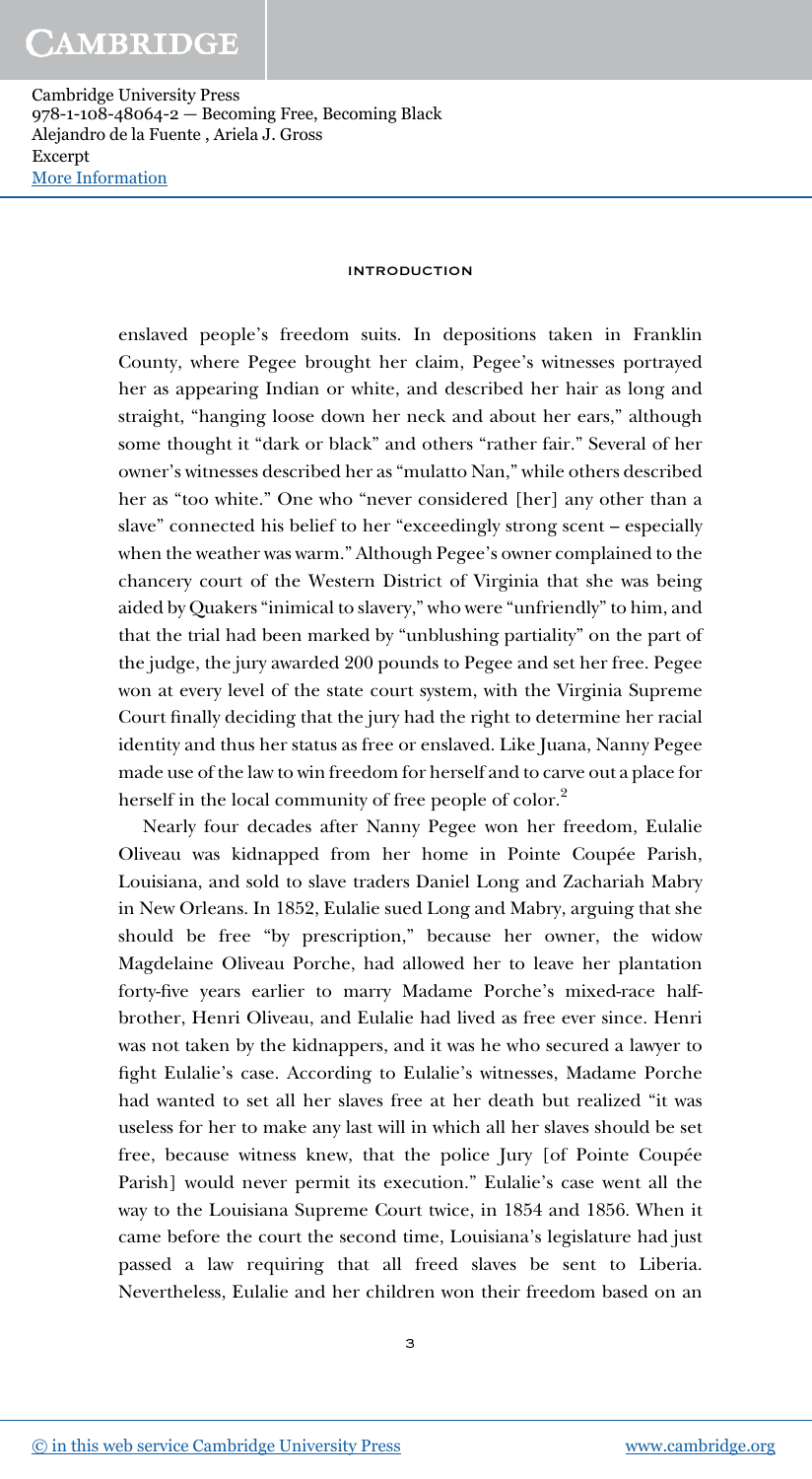### BECOMING FREE, BECOMING BLACK

article of the Louisiana Civil Code providing that a slaveholder who "suffer[ed] a slave to enjoy his liberty for ten years" could not reclaim possession of the slave. The judges in her case disagreed on whether her status was actually that of a free woman, or if the law required only that her owner not be able to recapture her. Either way, Eulalie and her children became free, and they did not leave for Liberia.<sup>3</sup>

Becoming Free, Becoming Black tells the story of enslaved and free people of color across the Americas who sought and shaped liminal spaces in the law through which they could claim freedom for themselves and their loved ones and create communities that challenged slaveholders' efforts to align blackness with enslavement. Although "manumission" should be understood as the prerogative of an enslaver with the power to emancipate those he held in bondage, the cases reveal individuals who were not mere passive recipients of a gift of freedom. Instead, they entered into contracts with their owners, and labored and accumulated property to achieve their ends. Not only did they use the legal tools available to them, but their initiatives shaped the laws of slavery and freedom. The Cuban practice of coartación had its origins in Iberian custom, but people like Juana expanded it and gave it meaning, using it to carve out spaces of relative autonomy for herself even before she became fully free. Eulalie Oliveau, too, drew on a legal tradition that traced its roots to Roman law but remained part of the local knowledge of enslaved and free people of color in Pointe Coupée, Louisiana, after Louisiana became part of the United States. Nanny Pegee challenged her enslaved status through her racial identity, building on a very recent precedent suggesting that Indians could be presumed free. Thus, enslaved people staked their claims through self-purchase arrangements and other efforts to bargain for freedom, as well as through the lawsuits they brought when such arrangements fell through. Enslaved people who found their way to a notary's office or a courtroom to claim freedom were exceptional in certain ways. The majority of men and women born in bondage remained enslaved their entire lives. Yet those who became free were key to the construction of race in the Americas.

It was not the law of slavery but the law of freedom that was most crucial for the creation of racial regimes in law. The laws regulating manumission and freedom suits determined whether it was possible to

 $\overline{A}$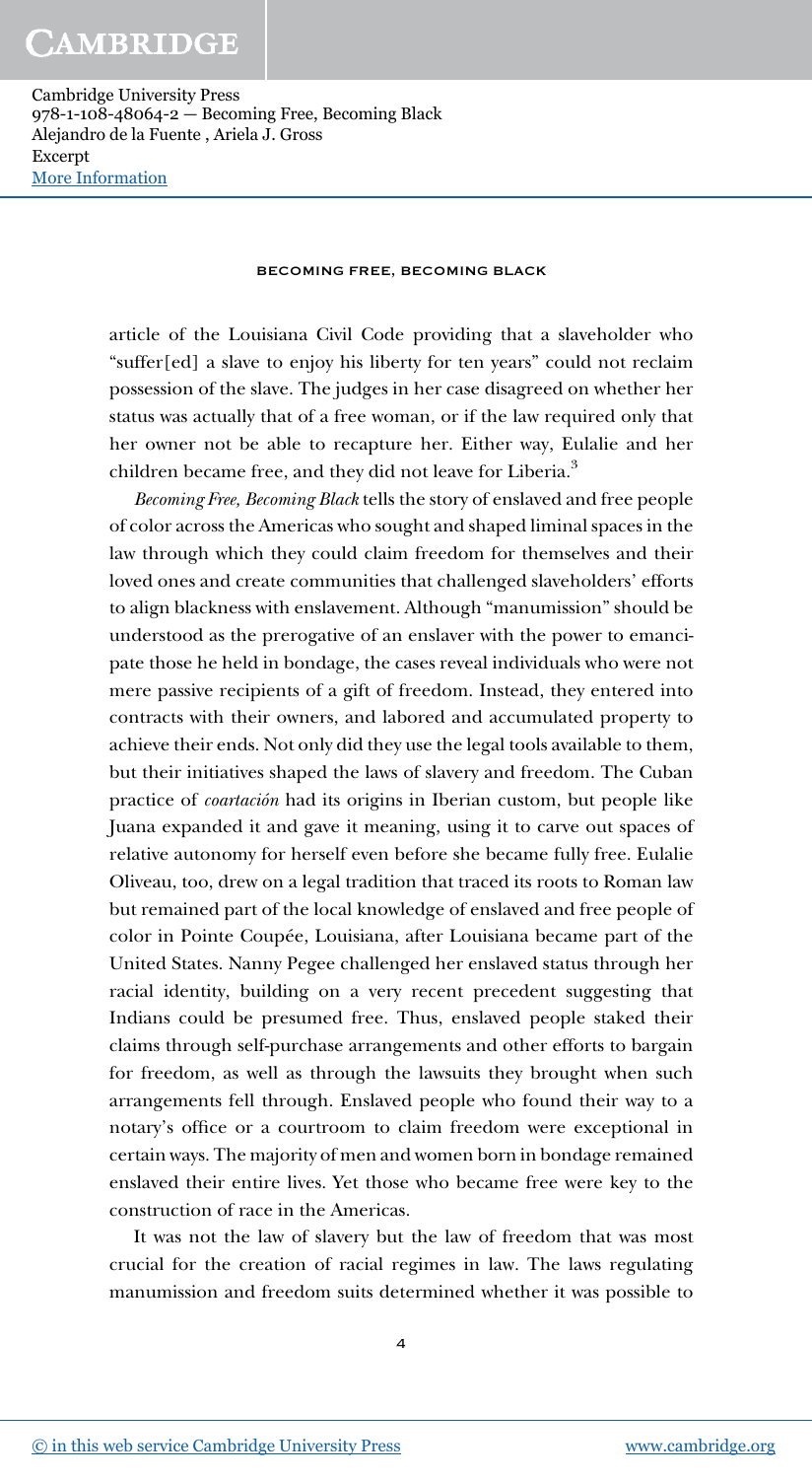#### INTRODUCTION

move from slave to free status, under what circumstances, and whether race would become the primary basis for claims to freedom. Laws regulating the lives and institutions of free people of color created the boundaries between black and white, the rights that would be reserved to white people, and the degradations imposed only on black people. This book challenges traditional perceptions of a contrast between a racially fluid system in Latin America that recognized the slave as a person, and a harsher binary system in the British colonies that saw the slave only as chattel. People like Nanny Pegee, who contested both her racial identity and her enslaved status in the courtroom, give the lie to this comparison, according to which she should never have existed in starkly black-and-white nineteenth-century Virginia. It was not a society's recognition of slaves' humanity, nor its racial fluidity, that marked the differences among Cuba, Virginia, and Louisiana. It was how successfully the elites of that society drew connections between blackness and enslavement, on the one hand, and whiteness, freedom, and citizenship, on the other.

In all three places, slaveholding elites acted to cement the association between African origin and slavery, linking blackness to social degradation. By the early eighteenth century, the legal regimes in all three jurisdictions constituted blackness as a debased category that was equivalent to enslavement. But despite these similar beginnings, by the midnineteenth century the social implications of blackness in each region were fundamentally different. A free man of color in Cuba in the 1850s could marry a white woman, attend public school, and participate in a religious confraternity that gave him opportunities to be part of public life. A free man of color in 1850s Louisiana or Virginia saw his churches and schools being shut down, faced prosecution for marrying across the color line, and ran the risk of being kidnapped, imprisoned and even reenslaved if he remained in the state in which he was born. In Louisiana or Virginia, when a person sought to prove in court that he was not a person of color, he would bring evidence of civic acts, because citizenship and whiteness were so linked in political thought and legal doctrine that it was believed a citizen must be a white man, and only a white man could be a citizen. In Cuba, similar evidence of gentlemanly civic behavior was not necessarily incompatible with blackness.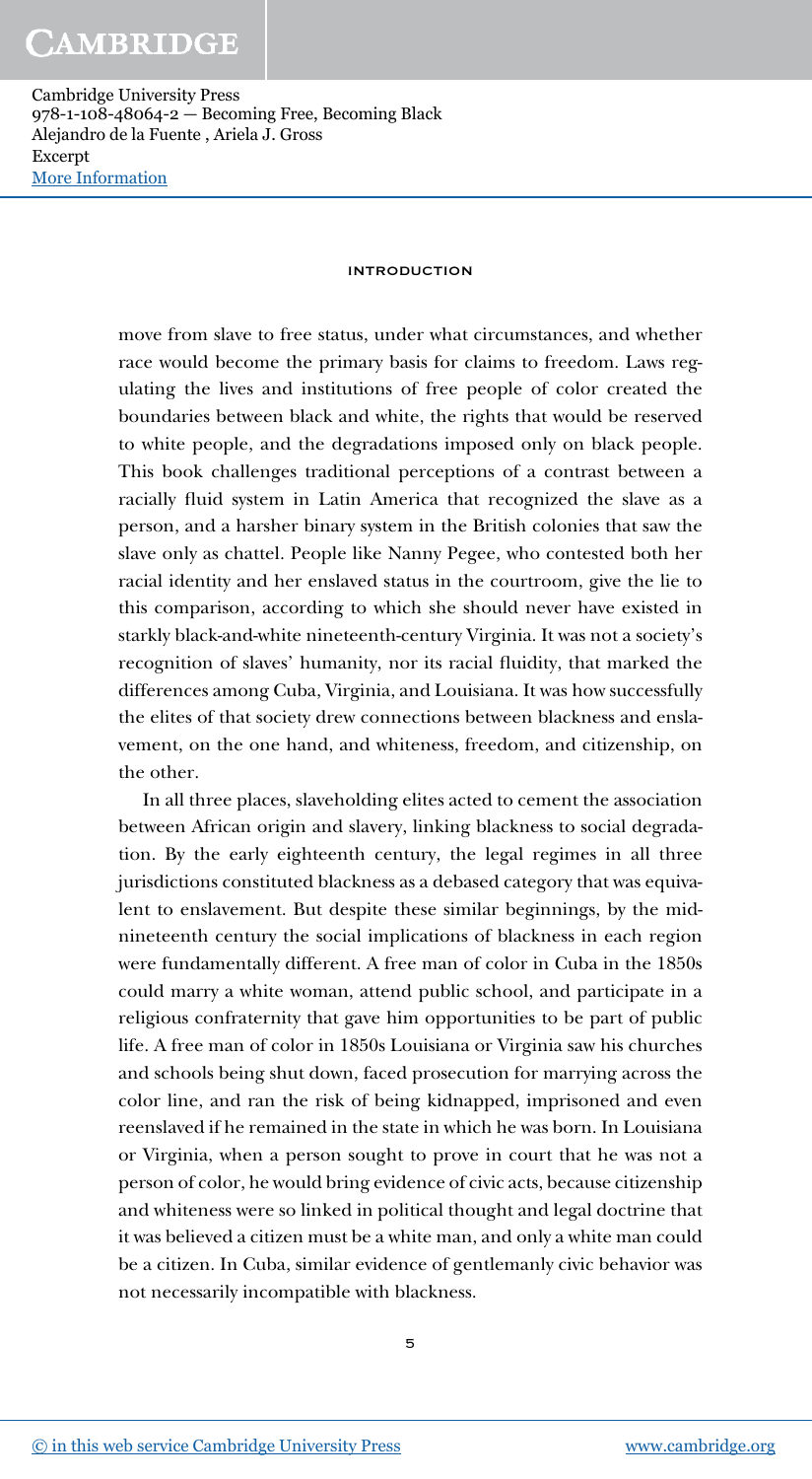# BECOMING FREE, BECOMING BLACK

The key to these divergent trajectories of racial differentiation was the law of freedom. It began with legal traditions: in Cuba, the right to manumission was firmly entrenched in the Iberian law of slavery and was not tied to race, a key difference from the law in both Louisiana and Virginia. But it did not end there. The creation of race through law was a long process with many unpredictable twists and turns, not a linear progression. In some ways a more open society than Cuba in the seventeenth century, Virginia became more inimical to free people of color in the early eighteenth century but then witnessed the creation of new legal avenues for freedom in the Age of Revolution, making Pegee's suit possible. In Louisiana, New Orleans, which had been a mecca for free people of color in the early nineteenth century, was a completely different place by the 1850s. These dramatic shifts in the fortunes of free people of color suggest the power of legal regulation and contestation. What decided Pegee's case had less to do with edicts emanating from the capitol than with a law of freedom created from the bottom up, as families of enslaved people across Virginia learned that they could use the identity of a distant ancestor to emancipate themselves, just as Cuban coartados like Juana learned to claim rights that were not formally regulated in any code or statute.

As we explore the effects of local politics and culture, we discover some key differences between Louisiana and Virginia, on the one hand, and Cuba, on the other. The presence of Indians shaped understandings of race, and the legal status of free people of color, in Virginia and Louisiana, whereas in Cuba, indigenous peoples had ceased to be a meaningful presence in early colonial times. In the United States, the "negro race" was defined in contrast to Indian "nations," as lawmakers sought to prevent black-Indian alliances. Furthermore, as growing restrictions were imposed on free blacks, many "negroes" were reclassified as Indian, melting into mixed-race communities that persisted into the nineteenth century and migrating out of Virginia into the Carolinas and beyond.

The divergent trajectories of race in Cuba and the United States were also the result of political and ideological configurations that grew even further apart after U.S. independence. Although racism flourished in all three societies, only in the United States, divided between a North where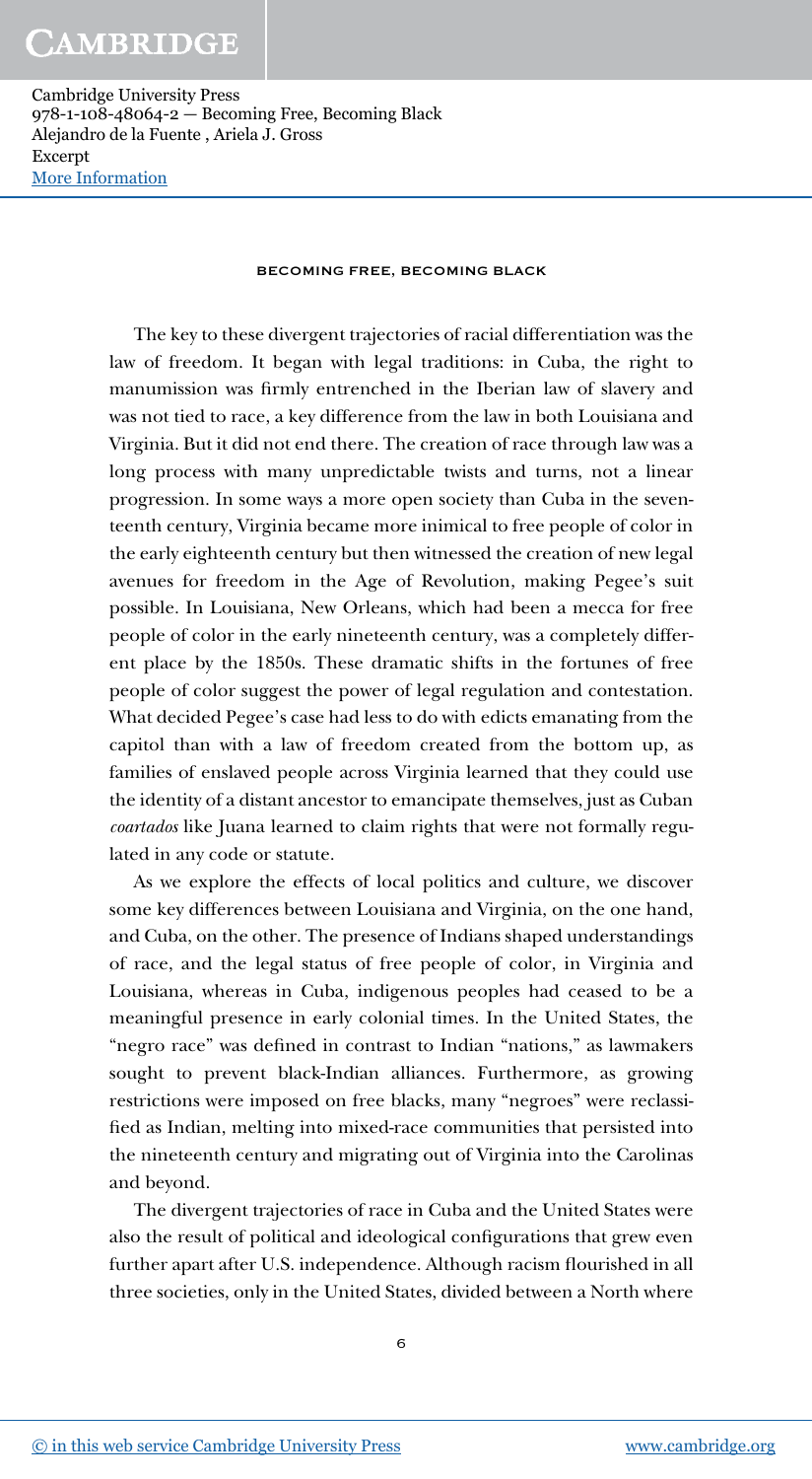### INTRODUCTION

slavery was dying out and a South increasingly dependent on it, did a racial defense of slavery become inextricably linked politically to "white man's democracy." As slaveholders appealed to nonslaveholders with the promise of broad citizenship rights for all white men, free people of color became increasingly anomalous, and even dangerous, to the polity. To many slaveholders and nonslaveholders alike, the extension of citizenship rights to all white men required the removal of free black people from their midst. That is why colonization efforts that sought to remove free blacks to a distant location in Africa prospered in Virginia and Louisiana but not in Cuba. And that is also why Virginia and Louisiana acted in the nineteenth century, especially in the 1850s, to end the possibility of manumission, self-purchase, or freedom suits.

In the long run, the obstacles that Virginia and Louisiana placed in the way of manumissions, first during the colonial period and again in the antebellum period, produced dramatic results: communities of free people of color attained significant numbers in Cuba, while those in Virginia and Louisiana dwindled. An enslaved person in mid-nineteenth-century Cuba was likely to encounter free people of African descent on a regular basis. Such a prospect was rare in many areas of Virginia and Louisiana. This, in turn, helped to solidify the link between race and enslavement in the United States. Communities of free people of color in Cuba maintained important institutions, such as military units staffed by free black (moreno) and mulatto (pardo) soldiers and officers, that were important platforms for mobility and social standing. Militias of free men of color never took hold in Virginia and they died out in Louisiana by 1834. Communities of free people of color were also key to the expansion of freedom, as they could provide resources and legal knowledge to enslaved people. Perhaps most important, their members made claims on citizenship that made it difficult to argue that only white people could be citizens.

Gender played a critical role in the demography as well as the politics of racial differentiation. All jurisdictions endorsed the widely observed principle of partus sequitur ventrem, which tied the status of children to that of their mother, regardless of the social and racial background of the father. Because of that principle, women were key to the reproduction of slavery, and of freedom. As the case of Nanny Pegee shows, the racial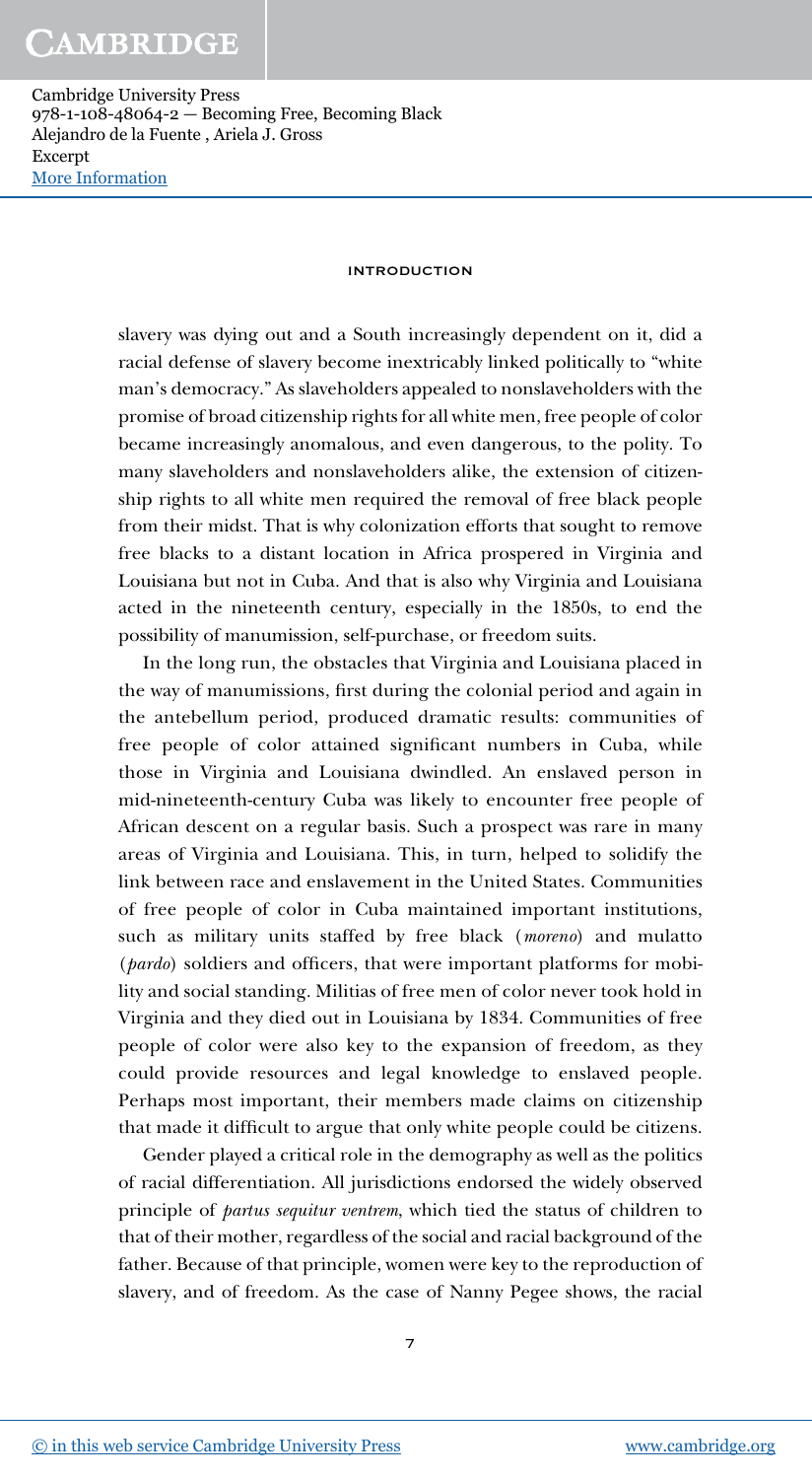# BECOMING FREE, BECOMING BLACK

identity of a female ancestor constituted a potent basis for a freedom claim. Manumissions were also gendered, as women were able to obtain freedom at much higher rates than men. And when they did, it meant that their progeny, indeed all their descendants, would be forever free. The predominance of women in manumissions was thus a key factor in the growth of the communities of free people of color across time. Finally, gender and sexuality played a key role in the creation of a racial order, because much of the policing of racial boundaries involved legal prohibitions against interracial marriage and even sex, particularly targeting the sexuality of white women. Numerous bastardy cases in eighteenth-century Virginia involved white female indentured servants who engaged in sexual relations across color lines. In nineteenth-century Cuba, although interracial marriage remained legal, even destitute white women seeking to marry a man of color frequently encountered the opposition of family members and authorities. In all of these ways, the policing of sexuality, and especially the differing treatment of white woman/black man and white man/black woman dyads, contributed to the construction of legal regimes of race.

The history we tell here builds on decades of important work on slavery and race in the Americas. Mid-twentieth-century comparative historians first traced the contrast between a "Latin" American "slave system" based on a well-established body of Iberian law, with Roman and canonical roots, that conferred legal and moral personality on slaves, and an Anglo-American system in which planters were free to treat slaves as chattel. $4$  Revisionist historians challenged the sharp contrast between British and Spanish America by deemphasizing the influence of law and religion in favor of demographics and economics. They demonstrated the brutality of Latin American sugar plantations, the persistence of racial hierarchies and inequality in Latin America after emancipation, and the lack of enforcement of paternalist laws about humane treatment of slaves.<sup>5</sup> Finally, a new generation of cultural-legal historians has brought law back to the center of inquiry, but working from the ground up, and in microhistories that traverse jurisdictional  $lines.<sup>6</sup>$ 

This book returns to early comparativists' broad questions about the development of regimes of race and slavery. But we bring to bear on

8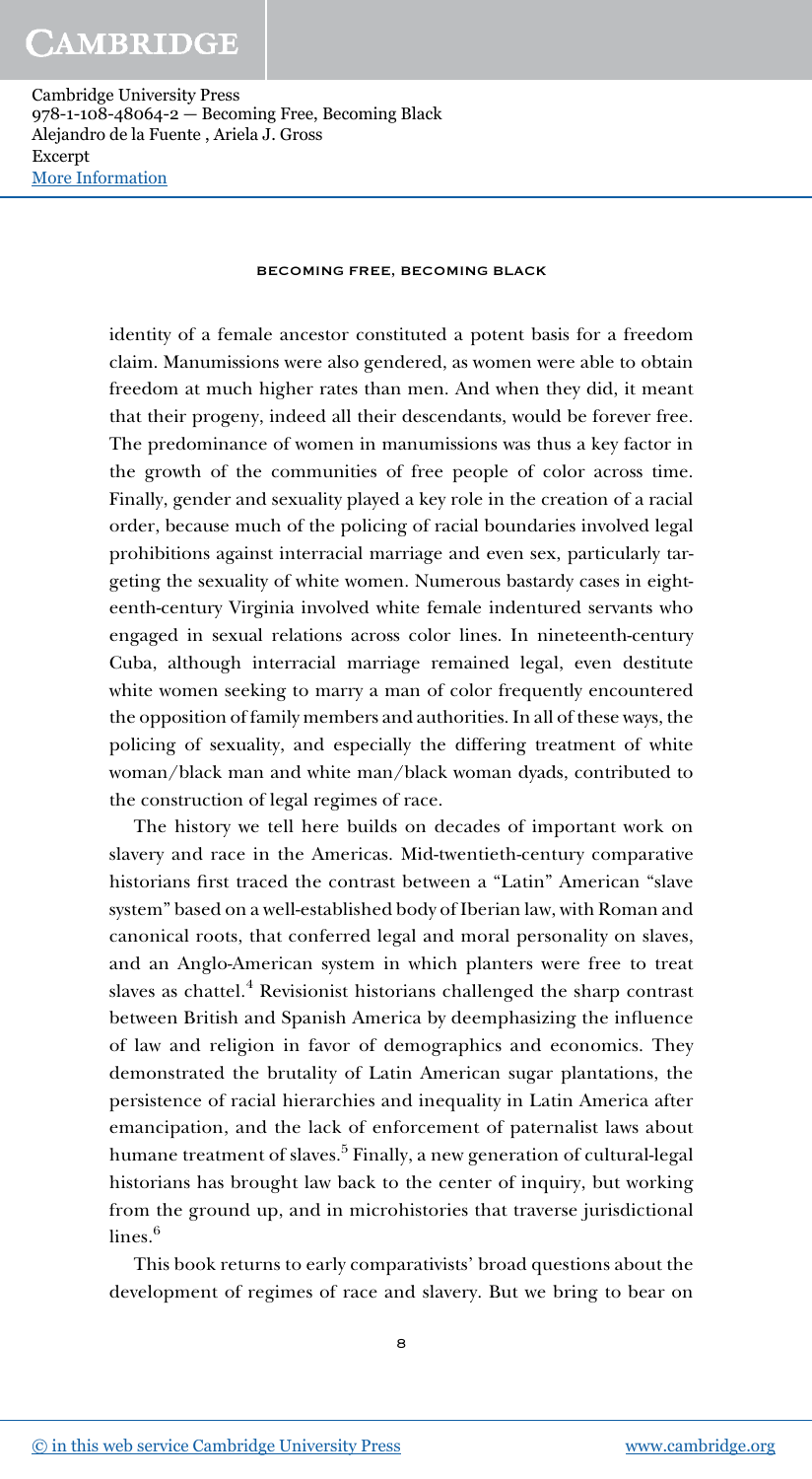## INTRODUCTION

those questions the tools and approaches of cultural-legal history close to the ground. Instead of starting with static legal traditions to trace their effects in law, we look at the way legal practices, emerging not only from doctrines and traditions but also from participants' own strategies, shaped institutional change. We define "law" broadly, including the codes and royal edicts emanating from the metropole as well as local statutes, trials, and adjudications in which different social actors, including slaves, articulated competing notions of rights. While major codes and royal edicts were steeped in imperial tradition, slaveholders had a hand in drafting local statutes, and multiple local players shaped the outcomes of local adjudications. Slaveholders' interests were often shared across jurisdictions, different legal traditions notwithstanding, although they were also influenced by different political imperatives, such as the need to appeal to nonslaveholding whites. Our approach assumes the "mutual constitutiveness" of law and culture: legal traditions shape society, as local politics and culture, and the actions of ordinary people, in turn shape the operation of the law.

We have chosen three plantation societies for our study: Cuba, Virginia, and Louisiana. Historians have often paired Cuba and Virginia as exemplars of the Spanish and British colonial systems, respectively; we add a third point of comparison, the hybrid legal system of Louisiana, where we examine how slaves took advantage of shifting legal regimes during the eighteenth and nineteenth centuries to obtain their freedom. By the mid-nineteenth century all three locations were mature Atlantic plantation societies based on slave labor. In each of them, race was a key category of difference, stratification, and social worth; white people widely perceived black people to be degraded and inferior, a perception that had solid foundations in local law. Furthermore, all three locations were interconnected through Atlantic networks of trade, culture, and finance. Virginia was a major exporter of slaves to New Orleans, the largest slave market in the American South. Cuba and Louisiana were under shared Spanish control for several decades and intense communication between Havana and New Orleans continued well into the nineteenth century. Many of the free people of color of Louisiana could claim ancestors who, escaping from the violence of revolutionary Saint-Domingue, arrived in New